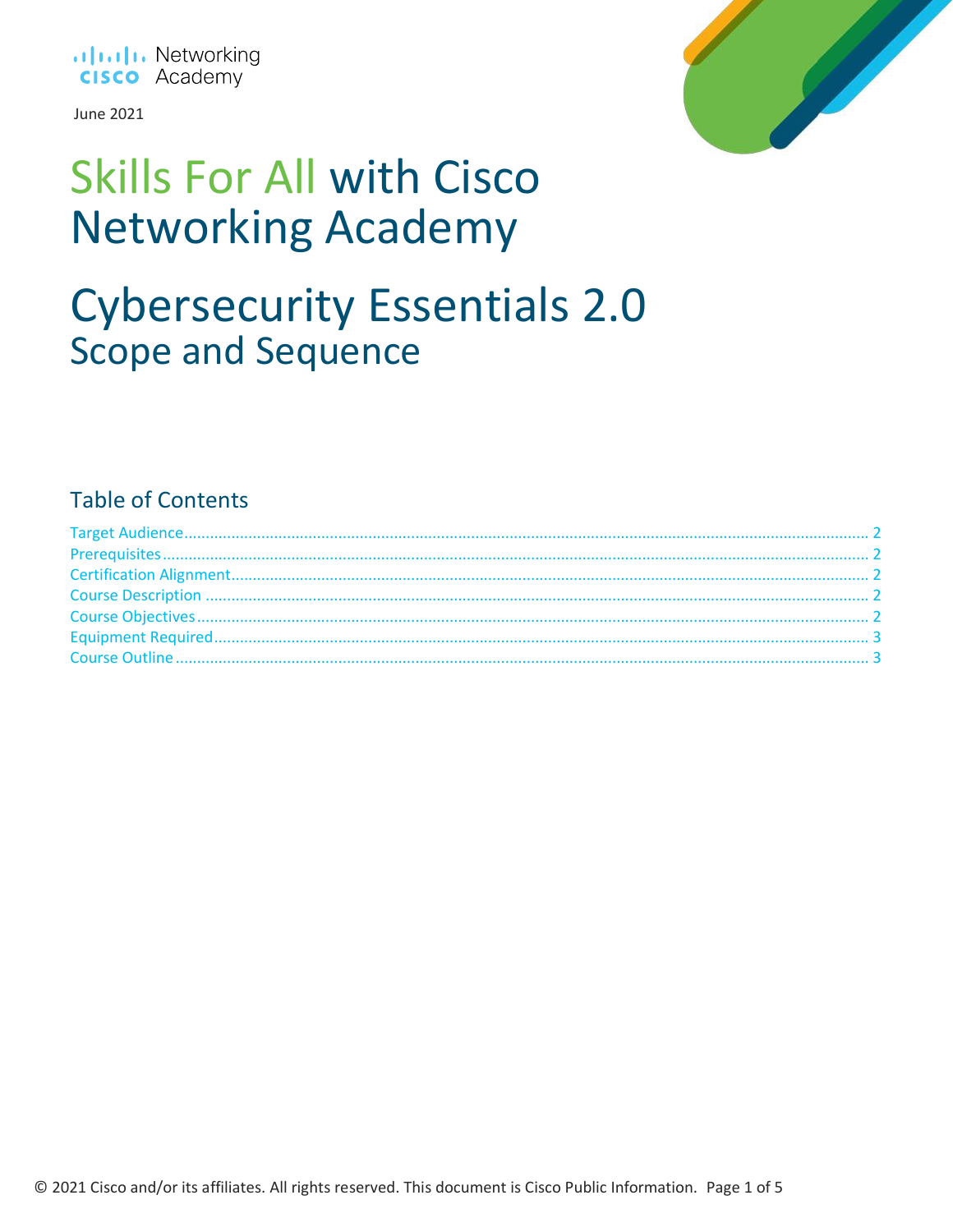#### <span id="page-1-0"></span>Target Audience

The Cybersecurity Essentials 2.0 course is appropriate for learners with a high school reading proficiency, basic computer literacy, and interested in pursuing an entry-level job in the field of cybersecurity.

#### <span id="page-1-1"></span>**Prerequisites**

There are no prerequisites for Introduction to Cybersecurity, although learners should have a basic understanding using a laptop, smartphone, or tablet, and browsing the Internet. While it is not required, it is recommended that learners complete Introduction of Cybersecurity.

#### <span id="page-1-2"></span>Certification Alignment

There are currently no certifications aligned with this curse.

#### <span id="page-1-3"></span>Course Description

Cybersecurity Essentials 2.0 includes:

- Eight modules comprised of key topics.
- Modules emphasize critical thinking, problem solving, collaboration, and the practical application of skills.
- Topic-level activities are designed to indicate a learner's mastery of course skills, enabling learners to gage understanding before taking a graded quiz or exam.
- Language describing concepts is designed to be easily understood by learners at all levels.
- Assessments and practice activities focused on specific competencies are designed to increase retention and provide flexibility in the learning path.
- Multimedia learning tools, including paper-based labs, videos, and quizzes, address a variety of learning styles, stimulate learning and promote knowledge retention.
- Labs and Packet Tracer simulation-based activities help learners develop critical thinking and complex problem-solving skills.
- Innovative assessments provide immediate feedback to support the evaluation of knowledge and skills.
- Learners explore the basics of being safe online.
- Learners are introduced to different types of malware and attacks, and how organizations protect themselves against these attacks.
- Learners explore career options in cybersecurity.

#### <span id="page-1-4"></span>Course Objectives

The course material will assist you in developing learner skills, including: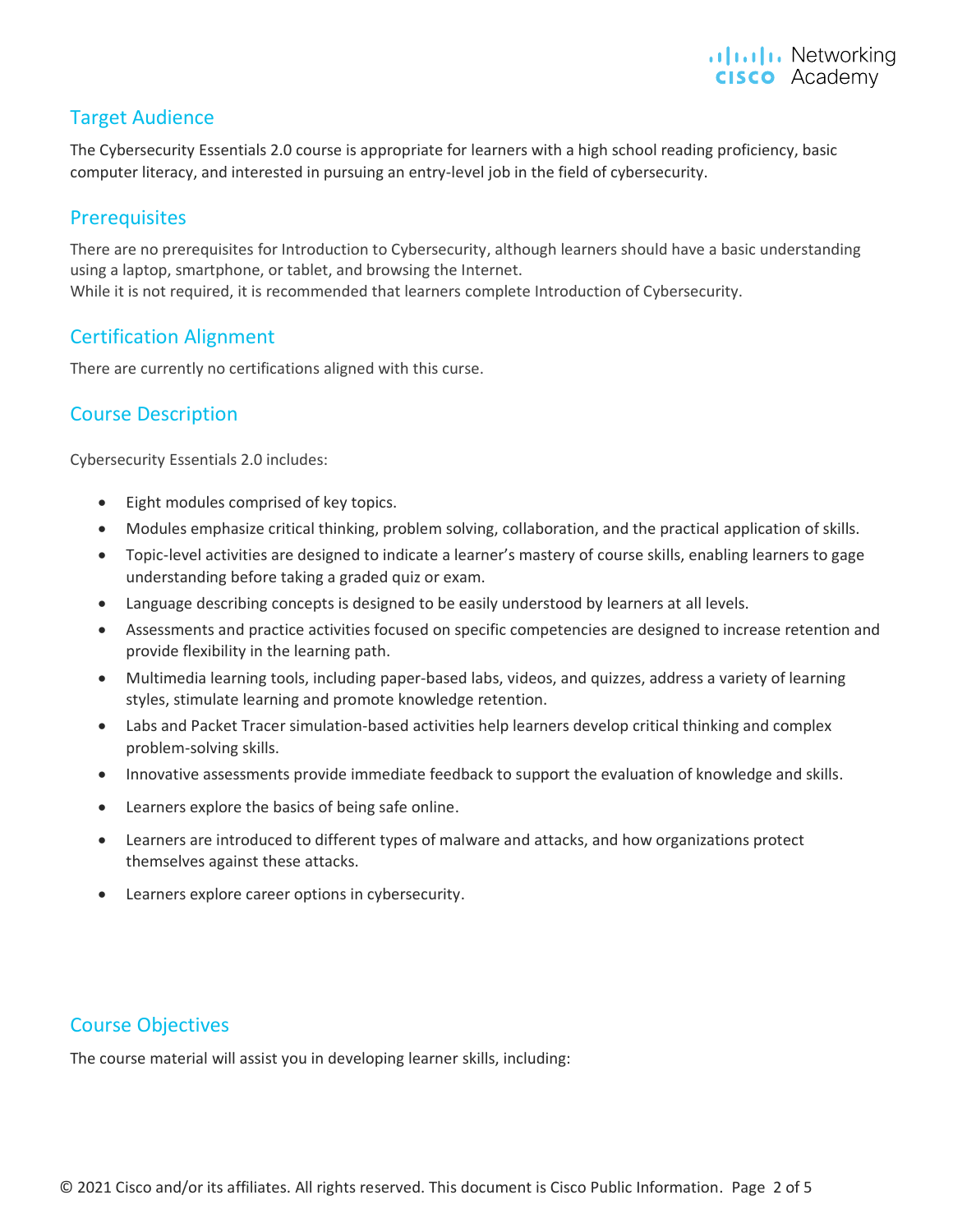#### **altala** Networking **CISCO** Academy

- Explain the basics of being safe online, including what cybersecurity is and its potential impact.
- Explain the most common cyber threats, attacks, and vulnerabilities.
- Explain how to protect yourself while online.
- Explain how organizations can protect their operations against these attacks
- Access a variety of information and resources to explore the different career options in cybersecurity.

#### <span id="page-2-0"></span>Equipment Required

<span id="page-2-1"></span>A laptop, smartphone, or tablet is necessary to access the course via the Internet.

#### Course Outline

Table 1 details the modules and their associated competencies. Each module is an integrated unit of learning that consists of content, activities, and assessments that target a specific set of competencies. The size of the module depends on the depth of knowledge and skill needed to master the competency.

| Module Title / Topic Title                                     | Objective                                                                                          |  |
|----------------------------------------------------------------|----------------------------------------------------------------------------------------------------|--|
| Module 1: Cybersecurity Threats, Vulnerabilities and Attacks   |                                                                                                    |  |
| 1.0: Cybersecurity Threats, Vulnerabilities and Attacks        | Explore the range of cybersecurity risks and threats that are ever-<br>present in our world today. |  |
| 1.1 Common Threats                                             | Understand the most common cybersecurity threats.                                                  |  |
| 1.2 Deception                                                  | Understand cybercriminal infiltration tactics.                                                     |  |
| 1.3 Cyber Attacks                                              | Explain common methods used by cybercriminals.                                                     |  |
| 1.4 Wireless and Mobile Device Attacks                         | Explain common cybersecurity device threats.                                                       |  |
| 1.5 Other Attacks                                              | Explore other types of cyber attacks                                                               |  |
| Module 2: Cybersecurity P3 Principles, Practices and Processes |                                                                                                    |  |
| 2.1 The Three Dimensions                                       | Understand the three principles of information security.                                           |  |
| 2.2 States of Data                                             | Understand organizational data and why it must be protected.                                       |  |
| 2.3 Cybersecurity Countermeasures                              | Understand safeguards, training, and standards that can protect<br>against cyberattacks.           |  |
| 2.4 Access Controls                                            | Explain authentication, authorization, and accounting access<br>methods.                           |  |
| 2.5 Cryptography                                               | Explain types of encryption and key management.                                                    |  |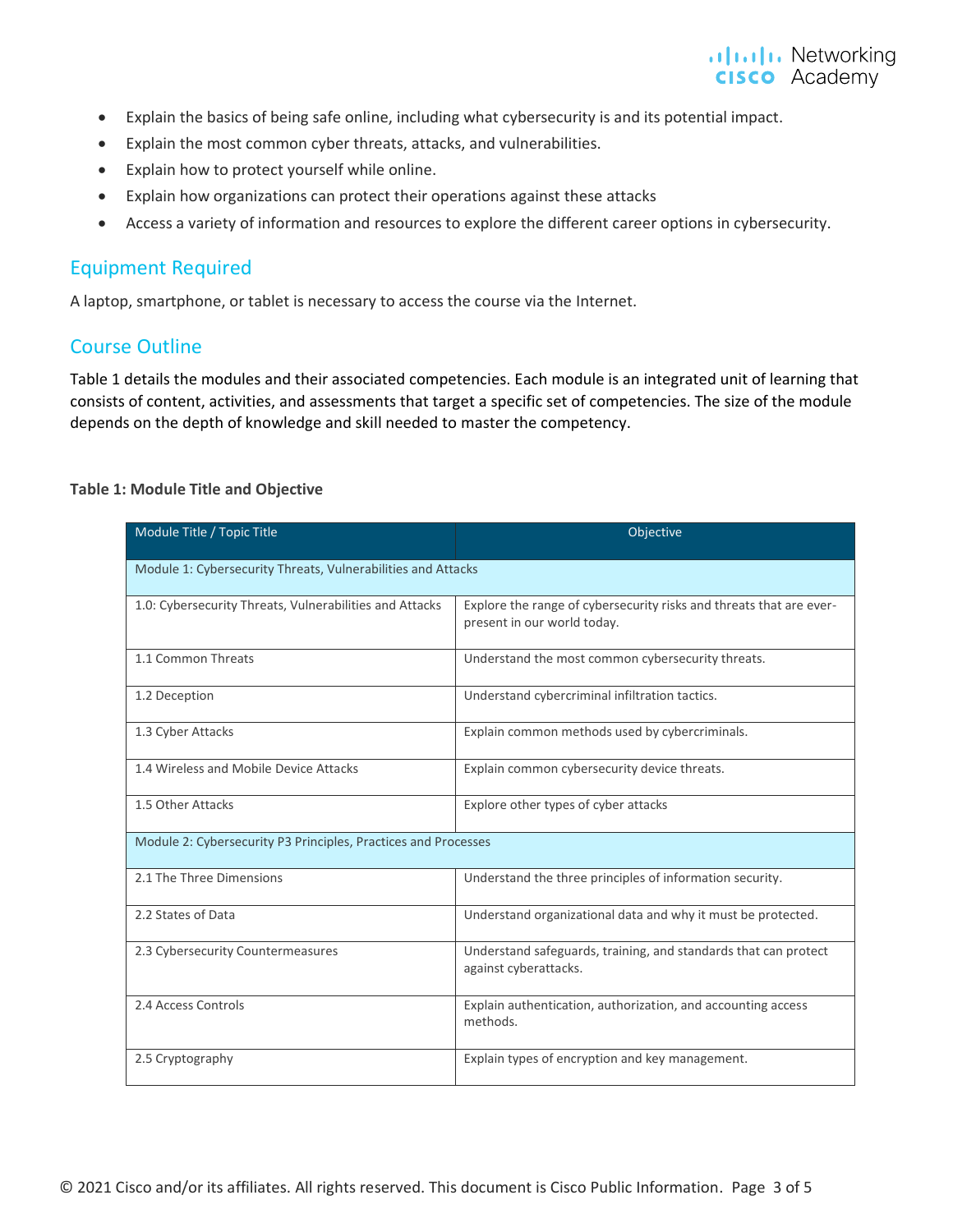## ululu Networking<br> **CISCO** Academy

| 2.6 Hashing                                   | Understand preventing attacks using hash algorithms and salting.                         |  |
|-----------------------------------------------|------------------------------------------------------------------------------------------|--|
| 2.7 Obscuring Data                            | Explain using data masking and steganography to conceal<br>information.                  |  |
| Module 3 System and Network Defenses          |                                                                                          |  |
| 3.0 System and Network Defenses               | Explain how to protect systems and networks from today's threats.                        |  |
| 3.1 Defending Systems and Devices             | Explain how to secure your systems and devices                                           |  |
| 3.2 Application Security                      | Understand how to protect and security your applications                                 |  |
| 3.3 Network Hardening: Services and Protocols | Understand how to secure network services and protocols                                  |  |
| 3.4 Networking Hardening: Network Devices     | Understand securing network devices                                                      |  |
| 3.5 Networking Hardening: VPNs                | Understand how to secure VPNs                                                            |  |
| 3.6 Network Hardening: Segmentation           | Explain how to use segmentation to security a network                                    |  |
| 3.7 Hardening Wireless and Mobile Devices     | Understand securing wireless and mobile devices.                                         |  |
| Module 4: Defending the Enterprise            |                                                                                          |  |
| 4.0 Defending the Enterprise                  | Understand how to support Guru to protect an organization.                               |  |
| 4.1 Embedded and Specialized Systems          | Explain how to secure embedded and specialized systems.                                  |  |
| 4.2 Virtualization and Cloud Computing        | Understanding how to secure devices and network on the public<br>cloud.                  |  |
| 4.3 Account Management                        | Understand managing account permissions.                                                 |  |
| 4.4 Cryptography in the Enterprise            | Understand using cryptography to secure networks, devices, and<br>data.                  |  |
| Module 5: Cybersecurity Operations            |                                                                                          |  |
| 5.0 Cybersecurity Operations                  | Understand managing cybersecurity operations                                             |  |
| 5.1 Defense in Depth                          | Understand the defense in depth approach.                                                |  |
| 5.2 Cybersecurity Operations Management       | Ensure systems remain securely implemented and configured                                |  |
| 5.3 Physical Security                         | Understand what physical measures can protect against<br>cybercrime.                     |  |
| 5.4 Security Assessments                      | Identify vulnerabilities and misconfigurations in security.                              |  |
| 5.5 Cybersecurity Resilience                  | Design high availability systems and how to maintain them.                               |  |
| 5.6 Penetration Testing Attack                | Understand penetration testing attack frameworks for incident<br>detection and response. |  |